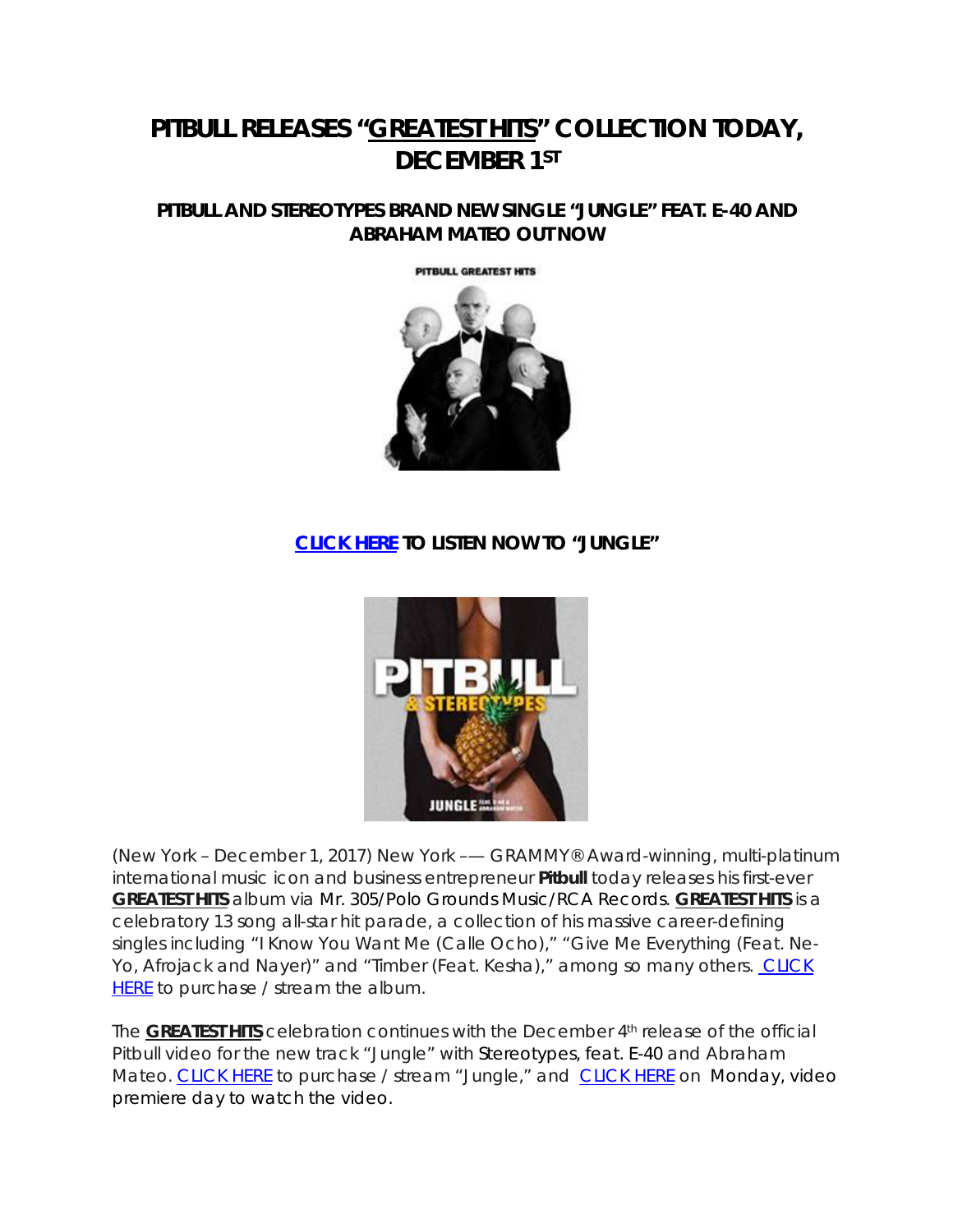### **GREATEST HITS – Track Listing**

 **Give Me Everything feat. Ne-Yo, Afrojack & Nayer Timber feat. Ke\$ha I Know You Want Me (Calle Ocho) Don't Stop The Party feat. TJR Hotel Room Service Hey Baby (Drop It To The Floor) feat. T-Pain Rain Over Me feat. Marc Anthony Time Of Our Lives Pitbull & Ne-Yo International Love feat. Chris Brown Feel This Moment feat. Christina Aguilera Fireball feat. John Ryan Jungle Pitbull & Stereotypes feat. E-40 & Abraham Mateo Locas feat. Lil Jon**

Pitbull just wrapped the second leg of his co-headlining North American tour with Enrique Iglesias. He was also recently honored with the first ever "Latin AMA Dick Clark Achievement Award" at the third annual Latin American Music Awards, where he premiered his new Spanish single "Por Favor" with a live performance with Fifth Harmony.

In addition to his *GREATEST HITS* album, Pitbull will bring one of the most exciting experiences to the Strip in 2018 with "Time of Our Lives," his unique Las Vegas residency. For more information visit ticketmaster.com/pitbull - tickets on sale now. In 2018, Mr. Worldwide will set sail on his 2<sup>nd</sup> After Dark Party cruise. For details, please visit pitbullcruise.com.

### **About Pitbull:**

From Mr. 305 to Mr. Worldwide, Armando Christian Perez, aka Pitbull, rose from the streets of Miami to exemplify the American Dream and achieve international success. His relentless work ethic transformed him into a Grammy®-winning global superstar and business entrepreneur. Along the way, he has been the subject and host of prestigious cable and network specials. His music has appeared in "*Men In Black III"* and "*The Penguins of Madagascar*," and he even had a starring voiceover role in the animated 3D movie "*Epic*." Landing No. 1 hits in over 15 countries, 10 billion YouTube/VEVO views, 70 million single sales and 6 million album sales, Pitbull does not stop. His social networking channels include nearly 90 million combined Facebook (@Pitbull), Twitter (@Pitbull) and Instagram (@Pitbull) followers, plus more than 9 million YouTube subscribers (PitbullVEVO and PitbullMusic).

Making global music, Pitbull flaunts a style that's indisputably his own. Releasing his fulllength debut, "M.I.A.M.I" in 2004, followed by the success of 2006's "El Mariel" and 2007's "The Boatlift." In tribute to his father, he delivered his first Spanish-language album, "Armando," in 2010. He grinded it out on the road and touched down everywhere from